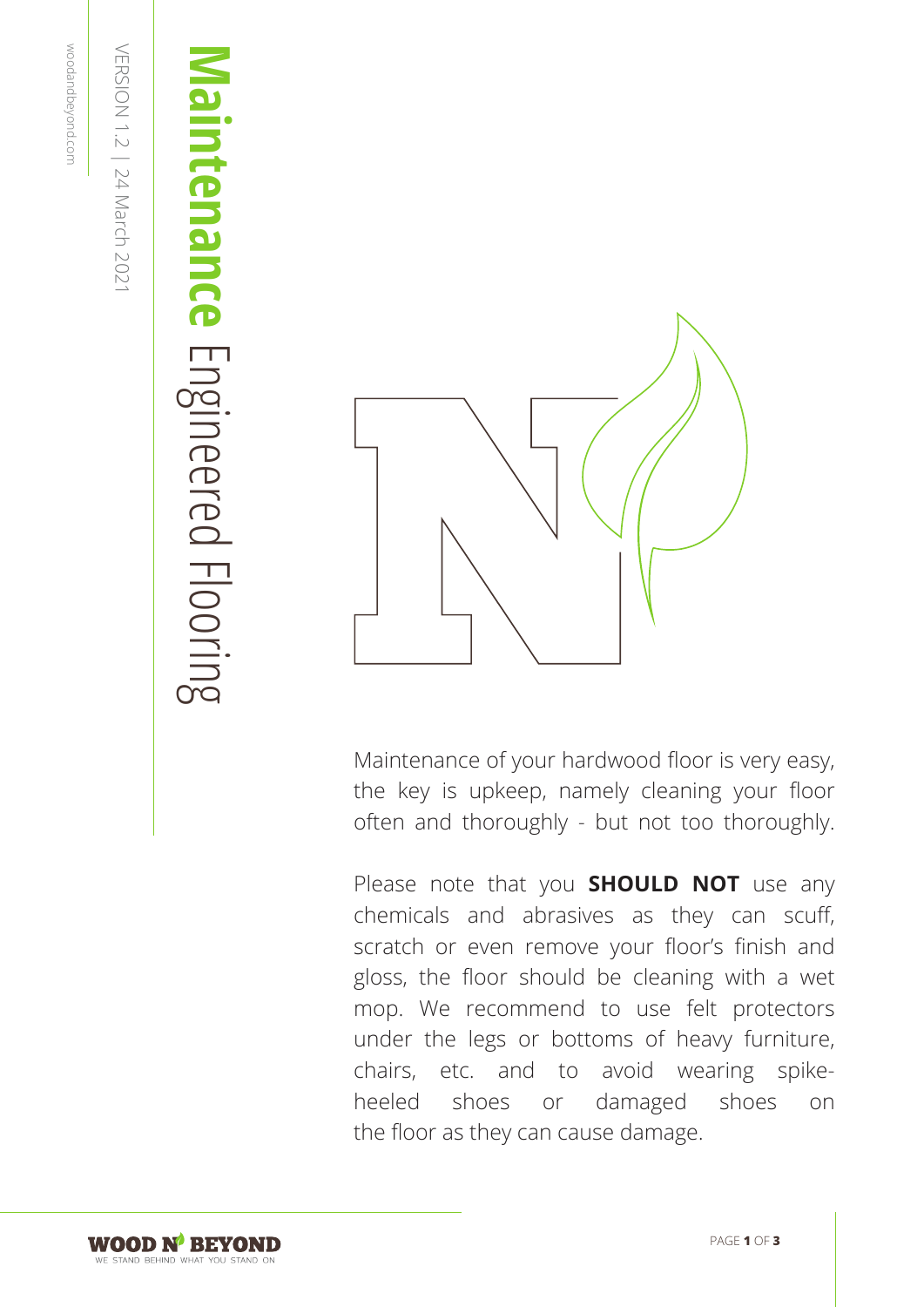# Regular cleaning

When your floor is UV oiled or UV lacquered, we recommend applying maintenance UV oil/ UV lacquered. That can be done few months after the floor was laid.

Placing mats at all points in the home with exterior entrances to avoid debris being tracked onto the flooring will help keep it clean and in a good state.

A good procedure to clean your floors in an efficient and proper manner is to initially sweep the area with a soft bristle broom or hoover it. It is important to examine the broom's bristles before starting, as some brooms are not appropriate for some surface areas and can also scratch or mar the finish. It is best to try the broom on a small area of the floor first to insure that it's not damaging the floor in any way.

This should be sufficient in most cases and if this procedure is maintained on a regular basis, you will certainly prolong the beauty of your floors for a very long time.

In cases where you have rough stains, you can clean your floor with a dump cloth/ mop, please make sure it will not be socked as wood and water do not mix well together. Evenly mop the entire surface area until clean, and then let the area air dry.

If you have any spillages, we highly recommend to clean the area as fast as possible to prevent long term staining to the floor

Beyond this, there are other steps that can be taken less frequently that can add life and beauty to your floors, such as floor treatments.

# Regular Floor Treatment

For UV oiled and UV lacquered finishes, Re-oiling you floor every few months can help protect and preserve the flooring beautiful look. Be sure to verify the contents and application procedures for your specific product.

Doing this every few months or so is perfectly safe for your floor's finish and will add that desired effect of longevity and beauty to your home.